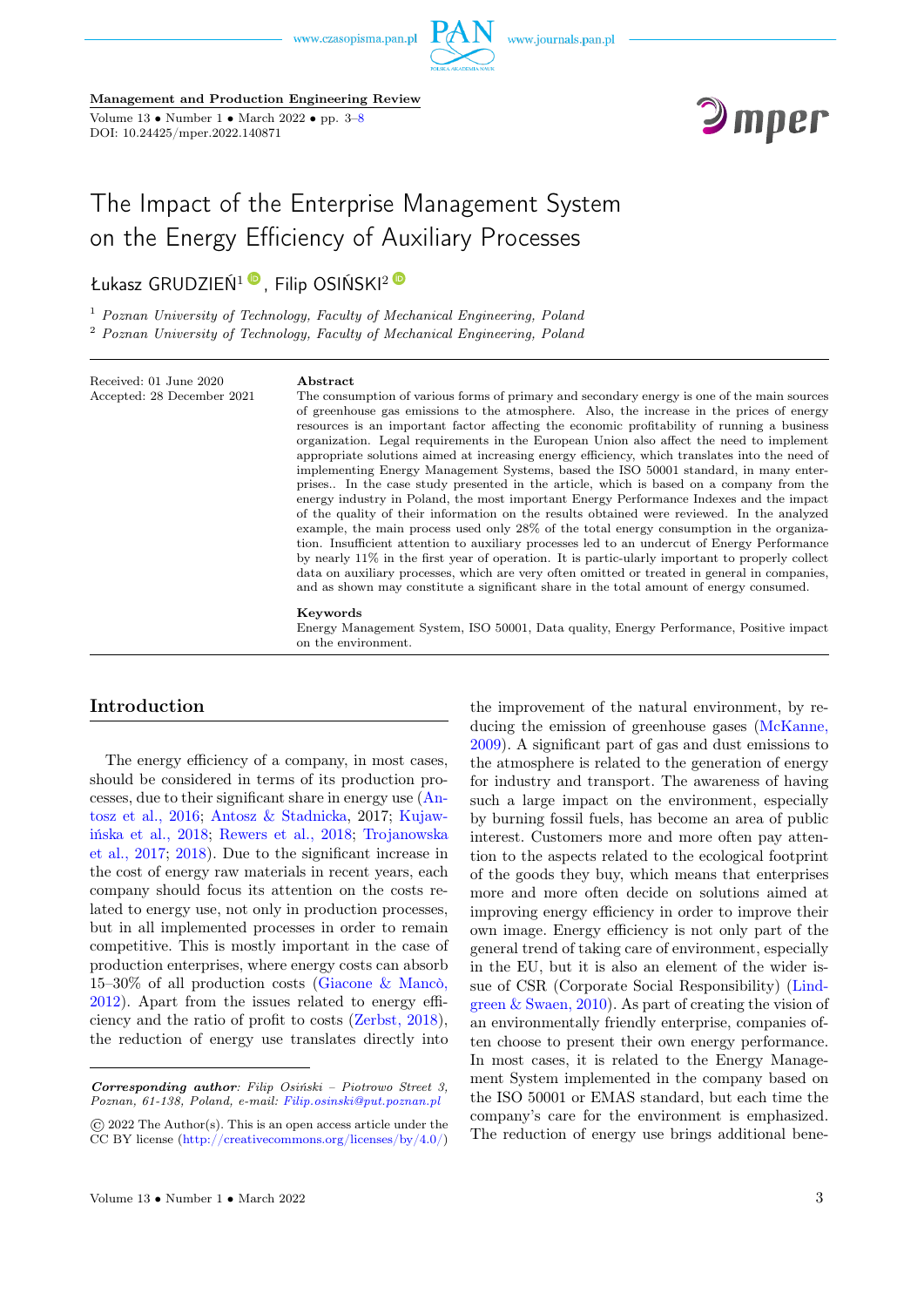

fits related to the reduction of the use of raw materials, but also the reduction of greenhouse gas emissions [\(Finnerty et al., 2017\)](#page-5-0). This problem was recognized by the EU commission, which is implementing legal solutions to accelerate the process of improving energy efficiency. One of the examples can be the 2020 climate & energy package [\(European Commis](#page-5-0)[sion, 2018\)](#page-5-0). It assumes 20% reduction of greenhouse gases emissions, with a simultaneous increase in energy efficiency by 20% and a use of renewable energy sources in the entire energy generated in the European economy at the level of 20%. These were one of the basic goals to be implemented by the end of 2020 for the member countries of the European Union. Energy efficiency is one of the main problems of Polish companies. It is related both to the lack of knowledge about the requirements for the economy as a whole, but also to the lack of knowledge of system solutions allowing for the improvement of energy efficiency [\(Os](#page-5-0)[iński, 2019\)](#page-5-0).

The problem of energy efficiency was also noticed by the International Organization for Standardization, which issued in 2011 ISO 50001 – standard which contains requirements for planning, implementation and maintenance of the Energy Management System in organizations [\(EN ISO 50001, 2018\)](#page-5-0). The scope of the first edition of ISO 50001 issued in 2011 had similar assumptions with other management system standards. It described basic concepts such as energy policy, operational planning and control, internal audits and management review. In 2018, the standard was inscribed in the High Level Structure system, which resulted in the new edition of ISO 50001:2018. As part of the changes made, the main one was the application of standardized 10 point layout allowing for easy integration with other management systems. The purpose of the standard is to improve of company energy performance [\(Gopalakrishnan et al., 2014;](#page-5-0) [Fuchs et](#page-5-0) [al., 2020;](#page-5-0) [Plis & Ociepa, 2020\)](#page-5-0). ISO 50001 provides a range of requirements that support organizations in:

- development of energy policy for more efficient use of energy,
- setting goals, targets and objectives to meet the policy,
- use of date to improve decision making process
- results measurement,
- energy policy and its effectiveness review,
- continuous improvement of EnMS and energy performance.

Despite the numerous requirements of the ISO 50001: 2018 standard, for many companies it becomes a problem to determine the level of detail for the newly built Energy Management System. Also, a relatively small number of publications on the methodology of building a system of this type and the adaptation a specific indicators may be a challenge for many organizations.

In the publication, the authors present good practice in the implementation of an Energy Management System based on the ISO 50001:2018 standard and describe the relationship between Energy Performance Indexes. Based on the data collected in 2017–2020, the need to build comprehensive systems was also presented. The results section describes the impact of auxiliary processes on the overall energy performance of the organization.

### Methodology

The research was carried out on the basis of a case study of a large enterprise from the energy industry in Poland. The company consists of 16 main branches, more than 300 branch offices and employs approximately 22,000 employees. The research was carried out on the basis of observation of the company by a group of experts, both as a whole and in individual branches, over the years 2017–2020. In the presented study, the group of experts consisted of academics from the Poznan University of Technology and consultants with many years of experience in implementing Management Systems, with particular emphasis on Environmental Management Systems and Energy Management Systems.

The input data, presenting the state of the company, at the time of starting the research, were collected in the energy audit at the end of 2017. These data were used to determine energy performance indicators for individual processes functioning in the organization. Also, on its basis, the energy goals were set. They were aiming at reducing the amount of energy used in the next years, and were planned for implementation for years 2017–2018. In 2017–2020, internal audits were also carried out, performed by company internal specialists, with the support of outsourced experts. The purpose of the audits was continuous control of the quality of information provided to the management of the EnMS, the ongoing implementation of the system provisions and the control of the implementation of energy targets set for the described period. The summary of this research period is the energy audit carried out in the second half of 2020. During this audit, attention was focused on changes in energy indicators in individual areas of the organization's operation. Particular attention was paid to the reliability of selected indicators, but also to changes in the functioning of individual processes in relation to the energy targets, which were set in 2018.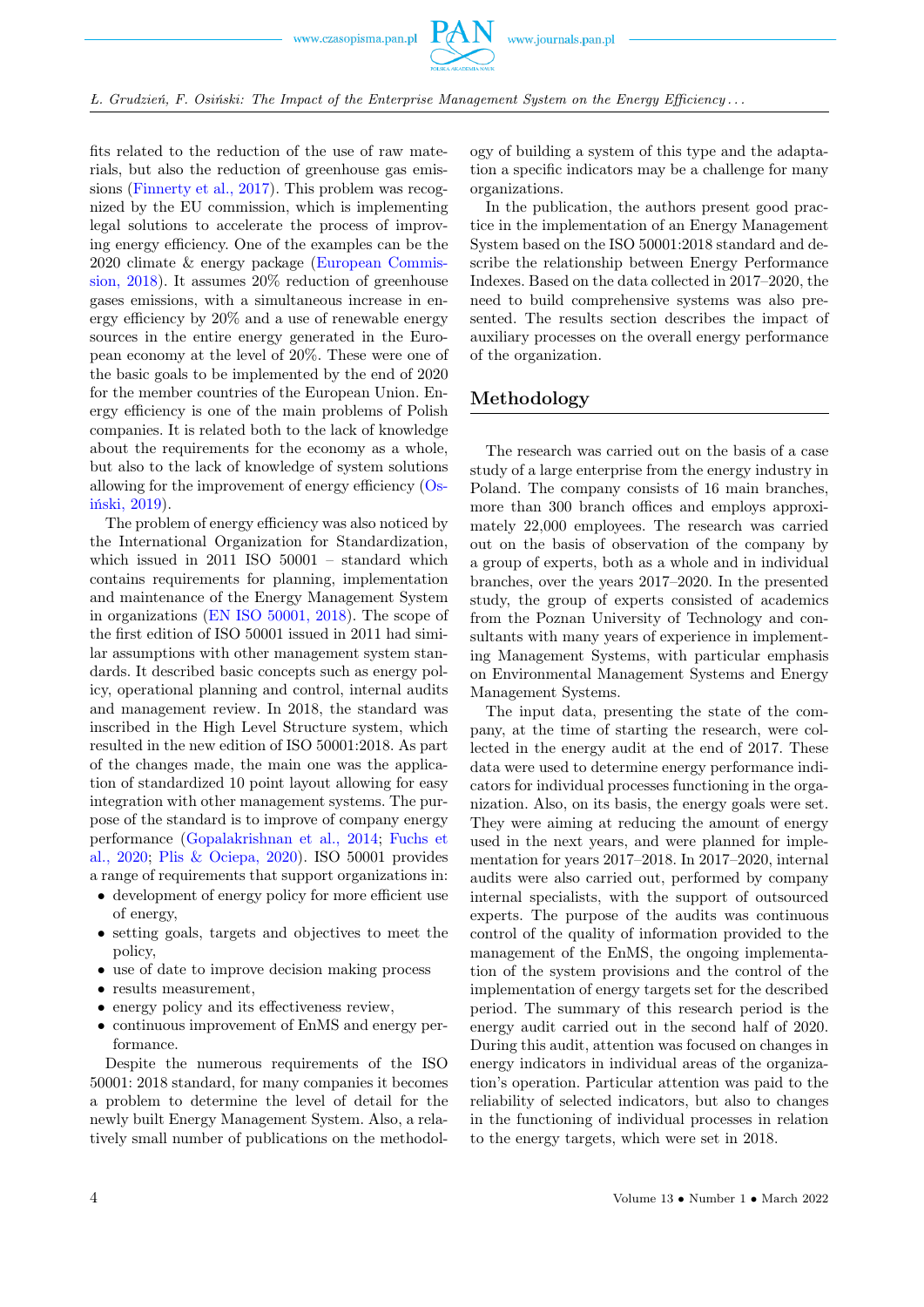

Management and Production Engineering Review





# Proposed energy performance indicators

The complexity of the production processes, the number of branches and departments, and the complexity of the company's organizational structure forced the use of a large number of Energy Performance Indicators. A relatively large number of indicators, along with appropriately selected variables influencing the amount of energy consumption in individual areas, allow for detailed energy management and setting precise goals, allowing for subsequent savings and reducing the energy consumption. All Energy Performance Indicators (EPI) used in the presented enterprise are described in Table [1.](#page-2-0)

# Assumptions for the implementation of the Energy Management System

One of the basic problems during the implementation of the Energy Management System in the discussed company was the reliability of the available information on the places and size of energy consumption and the degree of fragmentation of the organiza-

<span id="page-2-0"></span>

| Energy source     | Place of usage        | Energy usage                                       | Variables           | EPI                                 |  |
|-------------------|-----------------------|----------------------------------------------------|---------------------|-------------------------------------|--|
| Electricity       | <b>Buildings</b>      | Indoor lighting                                    | Daytime length      | $kJ/m^2$                            |  |
|                   |                       | Cooling and ventilation                            | Daytime length      | $kJ/m^3$                            |  |
|                   |                       | Outdoor lighting                                   | Daytime length      | $\mathrm{kJ/m^2}$                   |  |
|                   |                       | Heating and hot water                              | Outdoor temperature | $kJ/m^3$                            |  |
|                   | Server rooms          | Power supply                                       | Monthly server load | $kJ/number$ of<br>computer stations |  |
| Gas energy        | <b>Buildings</b>      | Heating and hot water                              | Outdoor temperature | $kJ/m^3$                            |  |
|                   |                       | Gas stove                                          | Non                 | $kJ/number$ of<br>employees         |  |
|                   |                       | Air conditioning                                   | Outdoor temperature | $kJ/m^3$                            |  |
|                   |                       | Process execution                                  | Outdoor temperature | kJ/income                           |  |
|                   |                       | Gas losses                                         | Outdoor temperature | kJ/income                           |  |
| Liquid fuels      | Vehicles and machines | Construction<br>$\text{machinery} - \text{petrol}$ | non                 | kJ/mth                              |  |
|                   |                       | Construction<br>$\text{machinery} - \text{diesel}$ | non                 | kJ/mL                               |  |
|                   |                       | Vehicles - petrol                                  | Outdoor temperature | kJ/km                               |  |
|                   |                       | $V\acute{e}$ hicles – diesel                       | Outdoor temperature | kJ/km                               |  |
| Urban heat system | <b>Buildings</b>      | Heating and hot water                              | Outdoor temperature | $kJ/m^3$                            |  |

| Table 1 |                                                               |  |  |  |  |  |  |  |  |
|---------|---------------------------------------------------------------|--|--|--|--|--|--|--|--|
|         | Energy Performance Indicators (EPI) and its variables in EnMS |  |  |  |  |  |  |  |  |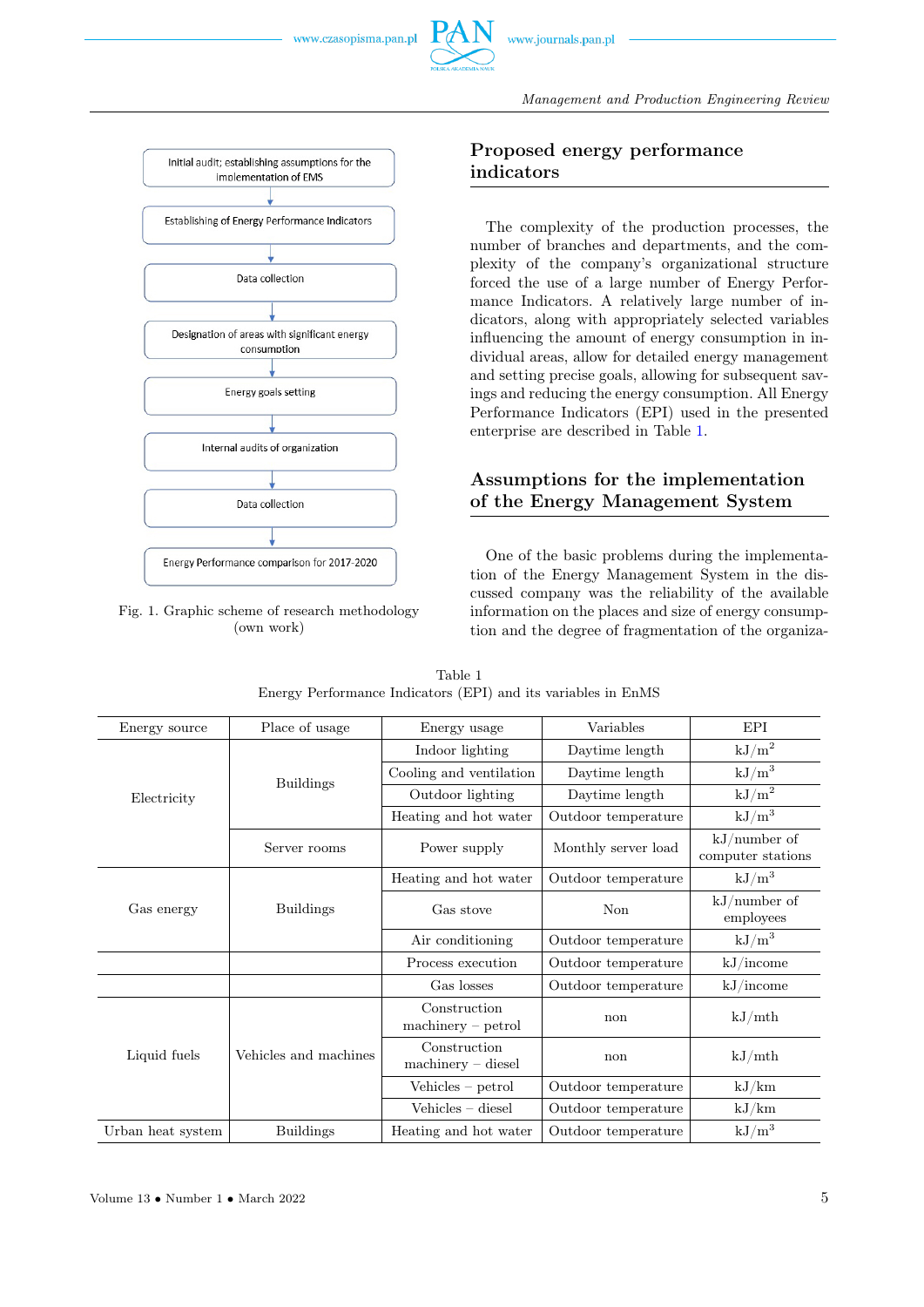

 $L.$  Grudzień, F. Osiński: The Impact of the Enterprise Management System on the Energy Efficiency...

tional structure. First, much of the information necessary to implement the EnMS was based on estimates which, for the entire company and all its divisions, resulted in significant discrepancies in detailed data.

For example, for buildings, the outdoor temperature and building volume are the primary variables that affect the amount of energy used for heating or air conditioning. The external temperature necessary to compare individual periods with the base energy determined in 2017, initially did not have an appropriate measurement methodology. Carrying out measurements in a different way between individual locations made it difficult to compare these branches. Different sources of information were also used for building volumes. Both of these things influenced not only the reduction of the credibility of the information obtained, but also made it difficult to correctly set energy targets, and the apparent increase in energy use in this area in the first year of the system operation.

Also, establishing and implementing the correct control and measurement plan for individual areas of the organizations functioning brings significant problems. In many cases, processes that are associated with significant costs in the organization's budget or are directly related to the main process being conducted, tend to be excessively indicated. In this case, for the main process related to the energy supply, there were originally 5 Energy Performance Index and several corresponding variables influencing the amount of energy consumption in this process. Ultimately, it was decided to use only two indicators – energy consumption in gaseous form and gas losses in process.

<span id="page-3-0"></span>On the other hand, when selecting measures and creating measurement plans for auxiliary processes, there was a strong tendency to reduce the importance of these processes in the overall energy performance of the company. Especially in the areas related to office work, the maintenance of social departments and other elements commonly considered as not harmful to the environment, energy con-sumption was underestimated. Numerous problems with the correct metering and the collection of energy-related data in these areas during the implementation of EnMS were highlighted.

# Data analysis after 1 year of operation of the EnMS

All indicators related to energy consumption monitored under the Energy Management System based on the ISO 50001:2018 standard were reviewed after one year for the functioning of the system in the organization. During the review also other data was checked. For example: energy consumption, the quality of data available in EnMS, the validity of the intensification of measurements and the degree to which goals related to increasing energy efficiency were met. Basic data describing the amounts of energy consumption in the main areas of the company's operation are described in Fig. [2.](#page-3-0)

Out of all analyzed areas of significant energy use, only the basic process related to the company's main activity was not underestimated. This is largely related to the significant share of the costs of this process in the entire budget of the enterprise. Moreover, for the process, an energy target was set, related to the gradual replacement of devices at service stations with more energy-saving ones.

In the analyzed period, in other areas of the Energy Management System, an increase in the absolute use of energy was observed. This indicates that without



Fig. 2. Selected energy consumption in year 2017–2018 (own work)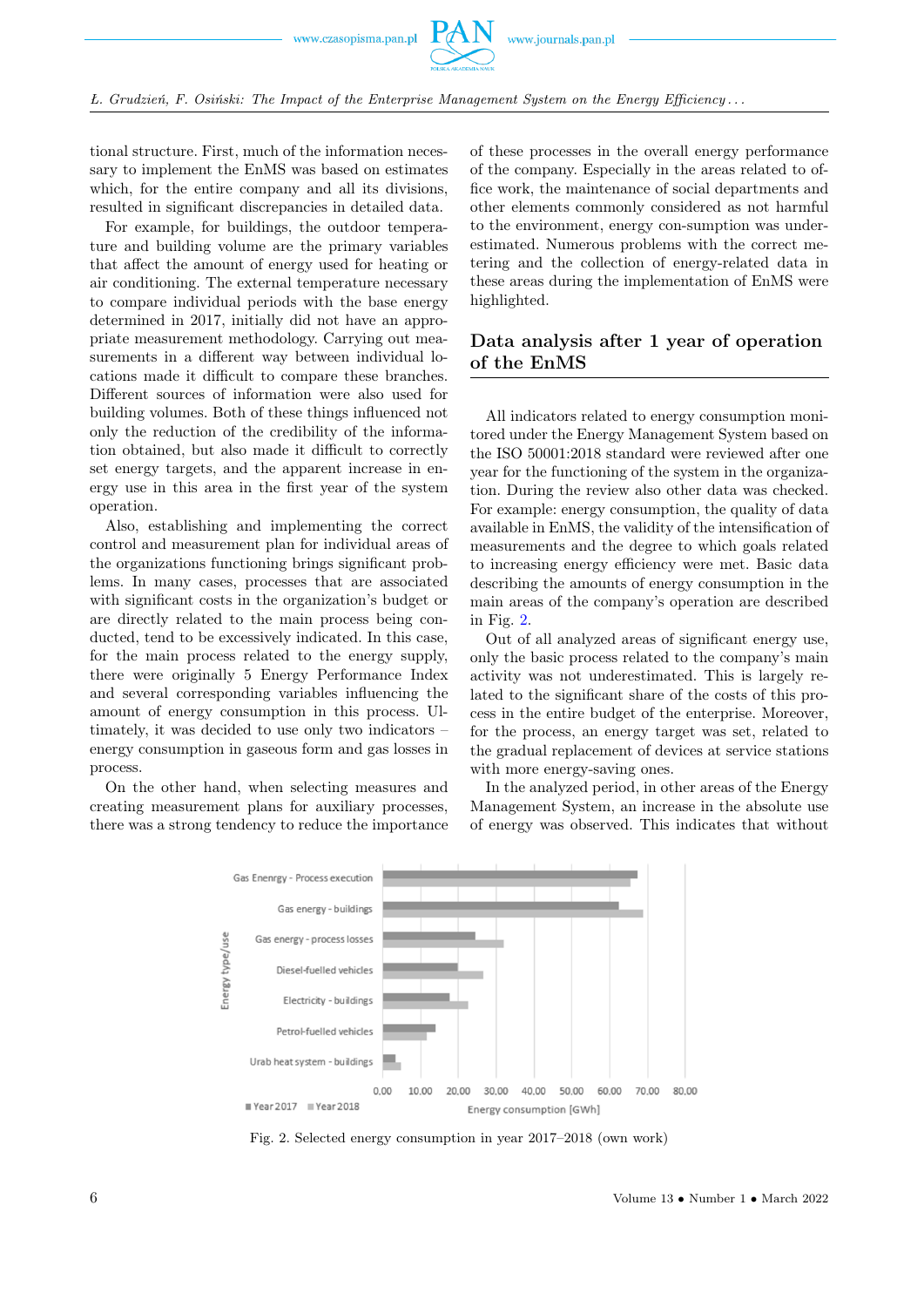EnMS, data on auxiliary processes such as building and water heating, fuel consumption in vehicles and losses are not calculated accurately. The introduction of the Energy Management System based on the ISO 50001:2018 standard made it possible to identify all places of energy consumption, which significantly influenced the picture of total consumption in the enterprise (Fig. [3\)](#page-4-0).

<span id="page-4-0"></span>

Fig. 3. Total energy consumption in years 2017 and 2018 (own work)

Despite the fact that the amount of energy consumption expressed in absolute numbers has significantly increased, which exceeded 11% of the total consumption, it should be noted that the individual Energy Performance Index indicators improved during the system operation in the enterprise. This is largely related to the effective selection of the values of variables for individual EPIs (Table [1\)](#page-2-0), but also to the significant impact of activities undertaken to improve energy efficiency in the enterprise. The activities carried out include elements such as replacement of LED lighting, replacement of gas boilers with condensing boilers, purchase of company cars based on hybrid technologies.

For the basic organization process related to the services provided, the energy consumption in terms of EPI was reduced by 9.8%. This is mainly related to the replacement of the most energy-consuming devices in field stations with more modern devices, with better energy efficiency or, in some cases, based on renewable energy sources (photovoltaic panels in combination with wind turbines).

Considerable energy savings were also achieved in the area of electricity use in buildings. This is due first of all to a significant underestimation of the consumption itself in this area – the estimated absolute consumption was 28% lower than the actual consumption in the analyzed period. However, after the implementation of the EPI in the analyzed years, consumption turned out to be lower than in the year before the system was implemented. This is largely due to the low quality of information on consumption by the implementation of EnMS, and a significant improvement in the awareness of the organization's employees. One of the basic goals of the implemented system was to increase the awareness of how individual users influence the company's energy goals through the implementation of a training cycle. These trainings were carried out in all areas, with particular emphasis on the areas of significant energy use. The change in the values of individual Energy Performance Indexes is presented in Fig. [4.](#page-4-1)

<span id="page-4-1"></span>

Fig. 4. Selected Energy Performance Indicators in year 2017–2018 (own work)

### Conclusions and future work

Accurate and detailed collection of data on energy use in the enterprise is very important. In many cases the data on auxiliary processes are treated with less attention. It is also big and important problem for organizations with many branches and territorially dispersed buildings. Data related to main processes are, which is natural, meticulously collected in order to calculate the cost of manufacturing of a product, providing services or process efficiency. Reliable data collection on auxillary processes, as can be seen from the example described, is not so obvious. In the analyzed example, the energy consumption for the main processes is only 28% of the total energy consumption. In such a situation, a lax approach to auxiliary processes can lead to a significant underestimation of Energy Performance or incorrect determination of EPI and energy targets. In the analyzed case, in the first year of the system operation, such underestimation accounted for approximately 11% of the total energy consumption in the organization. Therefore, it is important that within the framework of the EnMS operation, all data on the various sources of energy use are collected with the appropriate accuracy. As shown in the article, energy consumption in auxiliary processes may constitute a significant share in the total energy consumption of the enterprise.